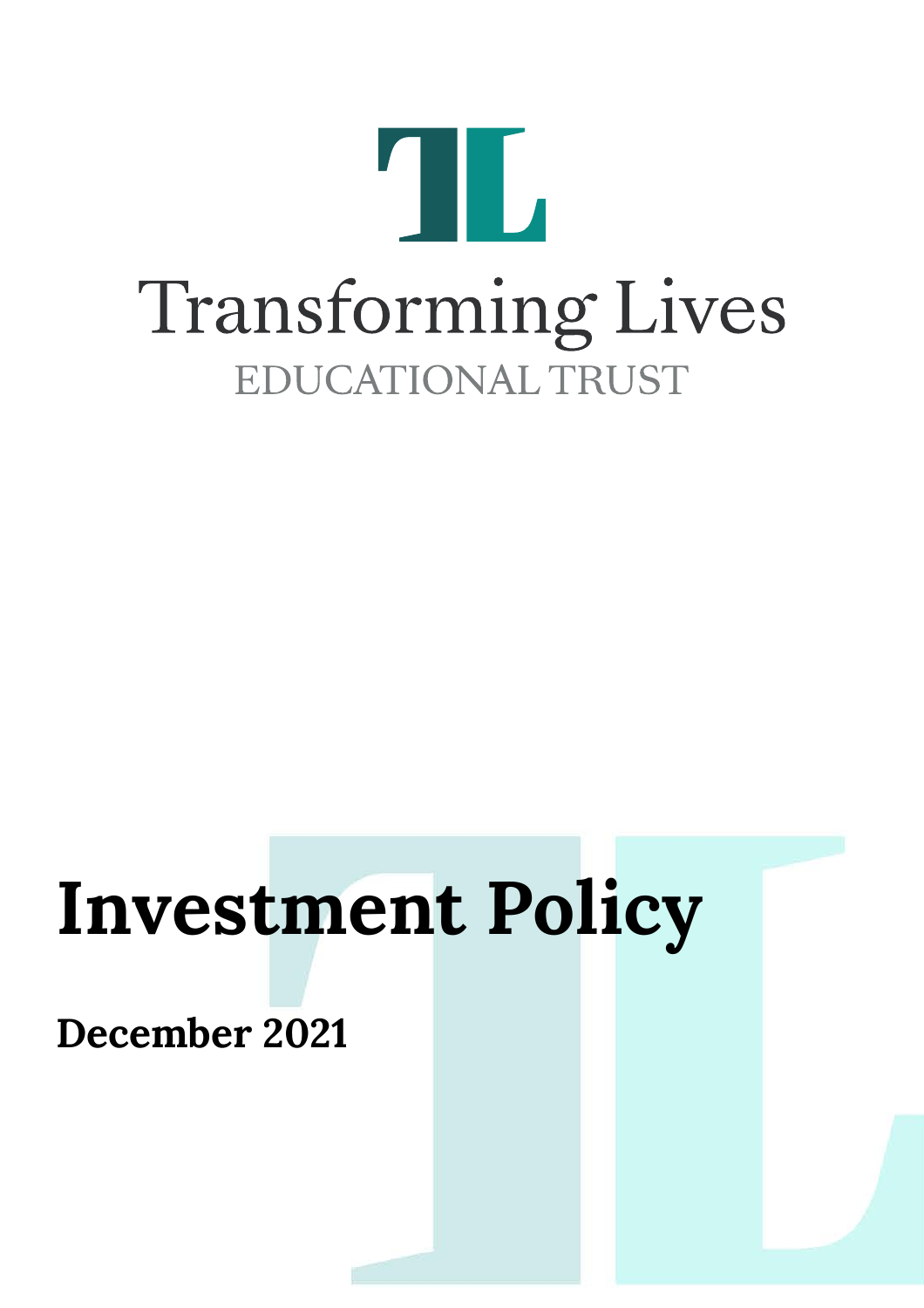### **Version Control**

| Category:                | Finance                              |                           |
|--------------------------|--------------------------------------|---------------------------|
| <b>Authorised By:</b>    | <b>TLET Audit and Risk Committee</b> |                           |
| Author:                  | M. Goodey                            |                           |
| <b>Version</b>           | $\overline{2}$                       |                           |
| Status:                  | <b>Under Review:</b><br>Approved:    | $\boldsymbol{\checkmark}$ |
| <b>Issue Date:</b>       | December 2021                        |                           |
| <b>Next Review Date:</b> | December 2024                        |                           |
| <b>Statutory Policy:</b> | Yes                                  | $\boldsymbol{\checkmark}$ |
|                          | No                                   |                           |

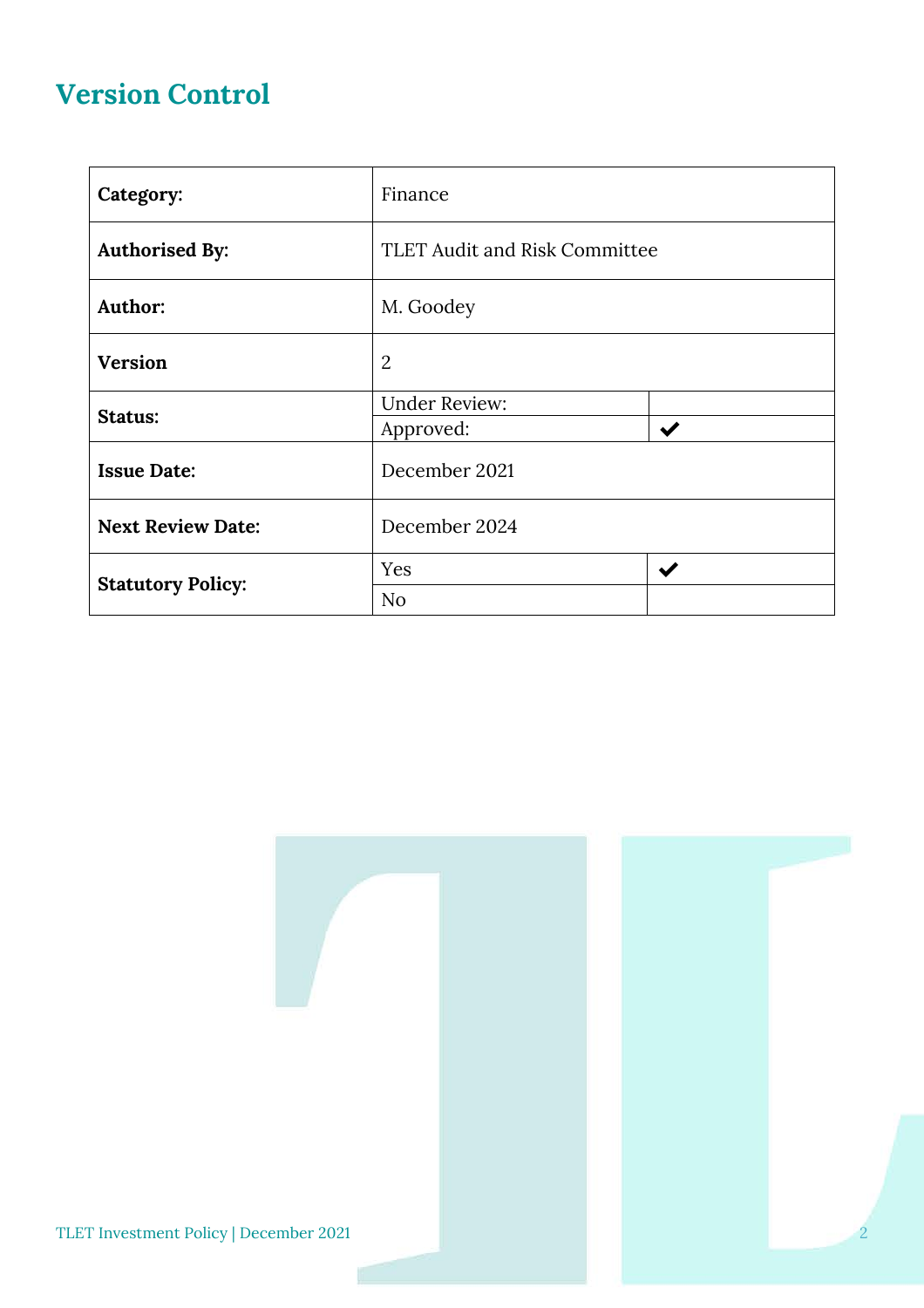## **Contents**

| <b>Section</b>          | Page           |
|-------------------------|----------------|
| 1. Scope                | $\overline{4}$ |
| 2. Policy Statement     | $\overline{4}$ |
| 3. Principles           | $\overline{4}$ |
| 4. Definition of Terms  | $\overline{5}$ |
| 5. Procedure            | $\overline{5}$ |
| 6. Monitoring of Policy | $\overline{5}$ |

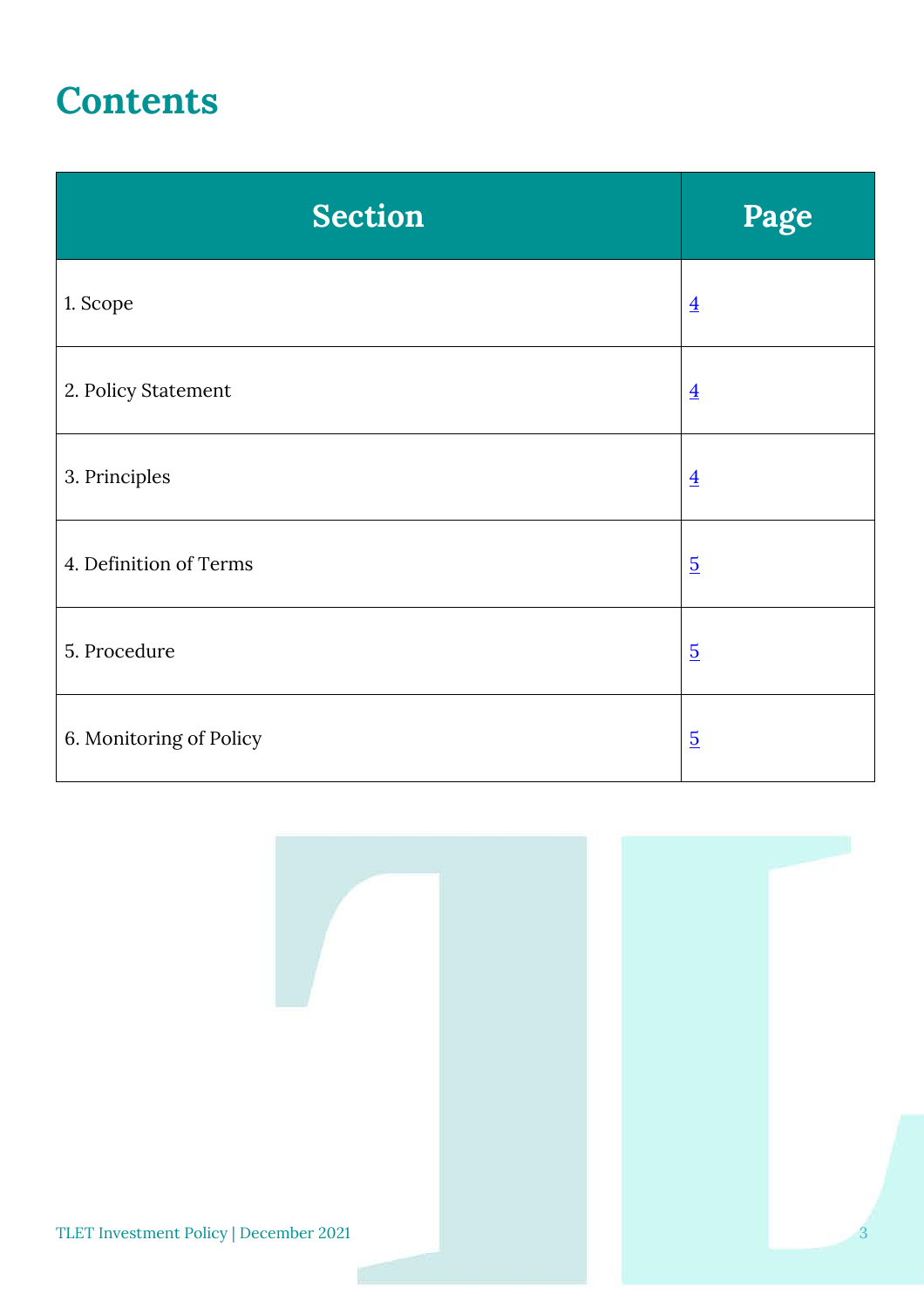#### <span id="page-3-0"></span>**1 – Scope**

1.1 This policy applies to all Trustees of the Transforming Lives Educational Trust.

#### <span id="page-3-1"></span>**2 – Policy Statement**

- 2.1 This policy provides guidance to ensure that the Trust's funds are used only in accordance with the Trust's [Articles of Association,](https://www.tlet.org.uk/assets/Documents/Attachments/Articles-of-Association.pdf) its [Master Funding Agreement,](https://www.tlet.org.uk/assets/Documents/Attachments/TLET-Master-Funding-Agreement-2020.pdf) the [Academy Trust](https://www.gov.uk/guidance/academy-trust-handbook) Handbook and all legal requirements.
- 2.2 This policy provides guidance to ensure that value for money (economy, efficiency, and effectiveness) is prioritised when investing funds.
- 2.3 This policy provides guidance to ensure that Trustees fulfil their duties and responsibilities as charitable Trustees and company directors.

#### <span id="page-3-2"></span>**3 – Principles**

- 3.1 The [Academy Trust Handbook](https://www.gov.uk/guidance/academy-trust-handbook) (paragraph 2.25) states that, "the Board of Trustees may invest to further the Trust's charitable aims but **must** ensure investment risk is properly managed. When considering an investment, the Board **must**:
	- act within its powers to invest as described in its Articles;
	- have an Investment Policy to manage and track its financial exposure, and ensure value for money;
	- exercise care and skill in investment decisions, taking advice as appropriate from a professional adviser;
	- ensure exposure to investment products is tightly controlled so security of funds takes precedence over revenue maximisation;
	- ensure investment decisions are in the Trust's best interests;
	- review the Trust's investments and Investment Policy regularly."
- 3.2 The Trust Board should follow the Charity Commission's guidance, CC14 Charities and Investment [matters: A Guide for Trustees.](https://www.gov.uk/government/publications/charities-and-investment-matters-a-guide-for-trustees-cc14)
- 3.3 The [Education and Skills Funding Agency's](https://www.gov.uk/government/organisations/education-and-skills-funding-agency) approval must be obtained for novel, contentious and/or repercussive investments.
- 3.4 The Trust Board delegates responsibility for the Trust's investments to the Audit and Risk Committee (ARC). The ARC is responsible for:
	- Controlling and tracking financial exposure;
	- Reviewing the Trust's investments;
	- Reporting on investments to the Trust Board.
- 3.5 The Trust does not prescribe an overall return expectation and is not using investments to fund particular projects or ongoing business expenditure.
- 3.6 The Trust's motive for making investments is to maximise the returns that can be received so as to generate funds for the benefit of its beneficiaries, but whilst only investing funds in low-risk investments. The risk associated with any potential investment will be determined by the ARC on advice from the Chief Financial Officer (CFO).
- 3.7 The key risks that need to be controlled with regard to the placing of investments are:
	- The risk of fraudulent payments being made this risk is higher due to the large value of the deposits;
	- The risk of inappropriate investments being made i.e. with unstable or disreputable providers;
	- The risk of not maximising the Trust's returns i.e. by not effectively monitoring interest rates;
	- The risk of revenue maximisation taking precedence over security of funds.

#### TLET Investment Policy | December 2021 4